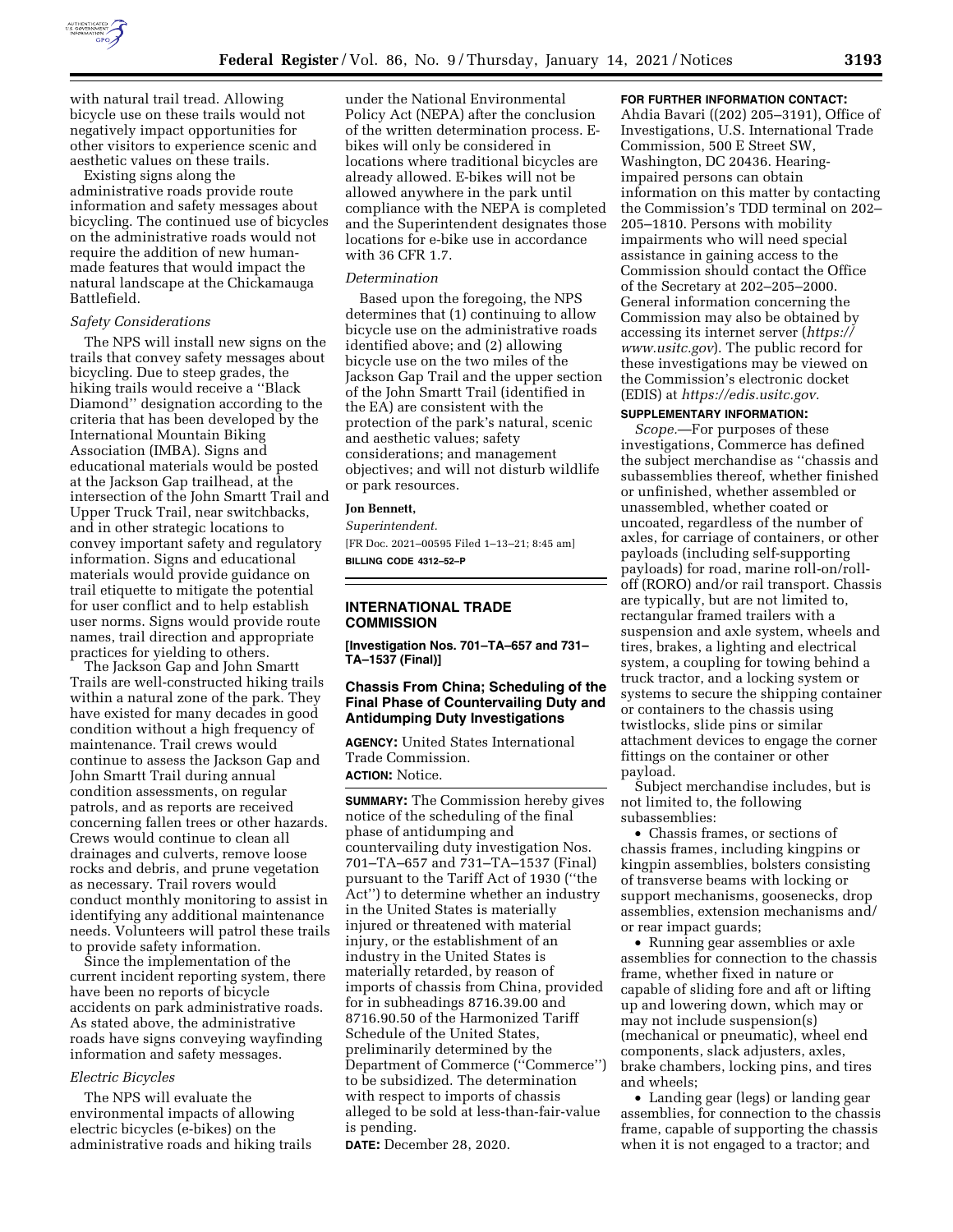• Assemblies and/or components that connect to the chassis frame or a section of the chassis frame, such as, but not limited to, pintle hooks or B-trains (which include a fifth wheel), which are capable of connecting a chassis to a converter dolly or another chassis.

Importation of any of these subassemblies, whether assembled or unassembled, constitutes an unfinished chassis for purposes of this investigation.

Subject merchandise also includes chassis, whether finished or unfinished, entered with or for further assembly with components such as, but not limited to: Hub and drum assemblies, brake assemblies (either drum or disc), axles, brake chambers, suspensions and suspension components, wheel end components, landing gear legs, spoke or disc wheels, tires, brake control systems, electrical harnesses and lighting systems.

Processing of finished and unfinished chassis and components such as trimming, cutting, grinding, notching, punching, drilling, painting, coating, staining, finishing, assembly, or any other processing either in the country of manufacture of the in-scope product or in a third country does not remove the product from the scope. Inclusion of other components not identified as comprising the finished or unfinished chassis does not remove the product from the scope.

This scope excludes dry van trailers, refrigerated van trailers and flatbed trailers. Dry van trailers are trailers with a wholly enclosed cargo space comprised of fixed sides, nose, floor and roof, with articulated panels (doors) across the rear and occasionally at selected places on the sides, with the cargo space being permanently incorporated in the trailer itself. Refrigerated van trailers are trailers with a wholly enclosed cargo space comprised of fixed sides, nose, floor and roof, with articulated panels (doors) across the rear and occasionally at selected places on the sides, with the cargo space being permanently incorporated in the trailer and being insulated, possessing specific thermal properties intended for use with selfcontained refrigeration systems. Flatbed (or platform) trailers consist of loadcarrying main frames and a solid, flat or stepped loading deck or floor permanently incorporated with and supported by frame rails and cross members.

The finished and unfinished chassis subject to this investigation are typically classified in the Harmonized Tariff Schedule of the United States (HTSUS) at subheadings 8716.39.00 or 8716.90.50

(statistical reporting numbers 8716.39.0090 or 8716.90.5060). Imports of finished and unfinished chassis may also be reported under HTSUS statistical reporting number 8716.90.5010. While the HTSUS subheadings are provided for convenience and customs purposes, the written description of the merchandise under investigation is dispositive.''

*Background.*—The final phase of these investigations is being scheduled pursuant to section 705(b) of the Tariff Act of 1930 (19 U.S.C. 1671d(b)), as a result of an affirmative preliminary determination by Commerce that certain benefits which constitute subsidies within the meaning of § 703 of the Act (19 U.S.C. 1671b) are being provided to manufacturers, producers, or exporters in China of chassis. The investigations were requested in petitions filed on July 30, 2020, by the Coalition of American Chassis Manufacturers, consisting of Cheetah Chassis Corporation, Fairless Hills, Pennsylvania, Hercules Enterprises, LLC, Hillsborough, New Jersey, Pitts Enterprises, Inc., Pittsview, Alabama, Pratt Industries, Inc., Bridgman, Michigan, and Stoughton Trailers, LLC, Stoughton, Wisconsin.

For further information concerning the conduct of this phase of the investigations, hearing procedures, and rules of general application, consult the Commission's Rules of Practice and Procedure, part 201, subparts A and B (19 CFR part 201), and part 207, subparts A and C (19 CFR part 207).

*Participation in the investigations and public service list.*—Persons, including industrial users of the subject merchandise and, if the merchandise is sold at the retail level, representative consumer organizations, wishing to participate in the final phase of these investigations as parties must file an entry of appearance with the Secretary to the Commission, as provided in § 201.11 of the Commission's rules, no later than 21 days prior to the hearing date specified in this notice. A party that filed a notice of appearance during the preliminary phase of the investigations need not file an additional notice of appearance during this final phase. The Secretary will maintain a public service list containing the names and addresses of all persons, or their representatives, who are parties to the investigations.

Please note the Secretary's Office will accept only electronic filings during this time. Filings must be made through the Commission's Electronic Document Information System (EDIS, *[https://](https://edis.usitc.gov) [edis.usitc.gov.](https://edis.usitc.gov)*) No in-person paperbased filings or paper copies of any

electronic filings will be accepted until further notice.

*Limited disclosure of business proprietary information (BPI) under an administrative protective order (APO) and BPI service list.*—Pursuant to § 207.7(a) of the Commission's rules, the Secretary will make BPI gathered in the final phase of these investigations available to authorized applicants under the APO issued in the investigations, provided that the application is made no later than 21 days prior to the hearing date specified in this notice. Authorized applicants must represent interested parties, as defined by 19 U.S.C. 1677(9), who are parties to the investigations. A party granted access to BPI in the preliminary phase of the investigations need not reapply for such access. A separate service list will be maintained by the Secretary for those parties authorized to receive BPI under the APO.

*Staff report.*—The prehearing staff report in the final phase of these investigations will be placed in the nonpublic record on March 4, 2021, and a public version will be issued thereafter, pursuant to § 207.22 of the Commission's rules.

*Hearing.*—The Commission will hold a hearing in connection with the final phase of these investigations beginning at 9:30 a.m. on Tuesday, March 16, 2021. Information about the place and form of the hearing, including about how to participate in and/or view the hearing, will be posted on the Commission's website at *[https://](https://www.usitc.gov/calendarpad/calendar.html) [www.usitc.gov/calendarpad/](https://www.usitc.gov/calendarpad/calendar.html)  [calendar.html.](https://www.usitc.gov/calendarpad/calendar.html)* Interested parties should check the Commission's website periodically for updates. Requests to appear at the hearing should be filed in writing with the Secretary to the Commission on or before Thursday, March 11, 2021. A nonparty who has testimony that may aid the Commission's deliberations may request permission to present a short statement at the hearing. All parties and nonparties desiring to appear at the hearing and make oral presentations should attend a prehearing conference to be held at 9:30 a.m. on Monday, March 15, 2021. Oral testimony and written materials to be submitted at the public hearing are governed by sections 201.6(b)(2), 201.13(f), and 207.24 of the Commission's rules. Parties must submit any request to present a portion of their hearing testimony *in camera* no later than 7 business days prior to the date of the hearing.

*Written submissions.*—Each party who is an interested party shall submit a prehearing brief to the Commission. Prehearing briefs must conform with the